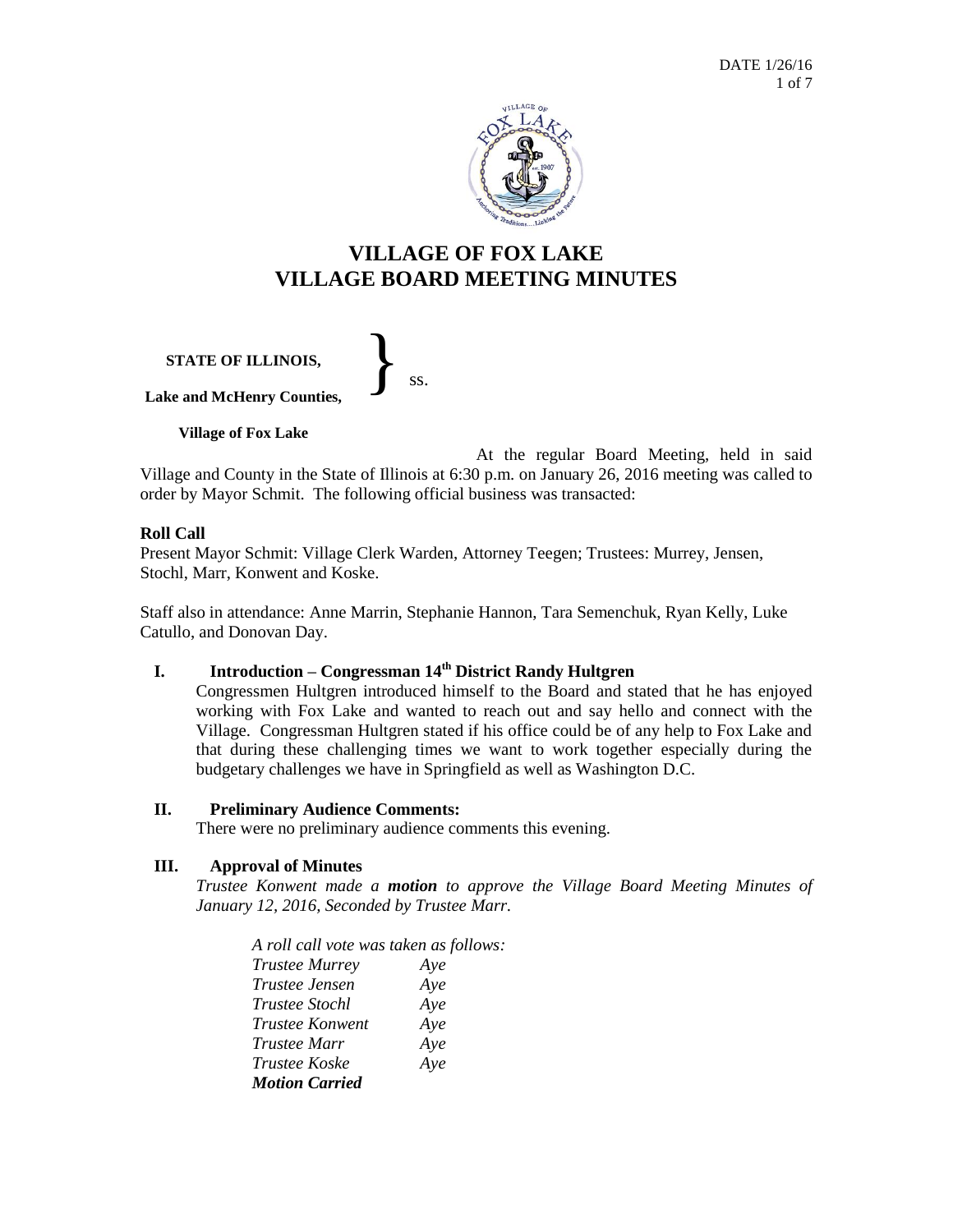#### **IV. Recess to the Committee of the Whole**

*Trustee Jensen made a motion to recess into the Committee of the Whole Meeting at 6:36p.m., Seconded by Trustee Konwent.*

*A roll call vote was taken as follows: Trustee Murrey Aye Trustee Jensen Aye Trustee Stochl Aye Trustee Konwent Aye Trustee Marr Aye Trustee Koske Aye Motion Carried*

### **V. Committee of the Whole**

#### **A. Finance**

Trustee Stochl asked if there were any questions regarding the Vehicle Administration Policy for the Employee Personnel Manual. There were none.

#### **B. Building and Zoning**

Trustee Marr stated that he did not have anything to report from Building and Zoning.

### **C. Parks and Recreation**

Trustee Koske went through the following events and programs in the Village. All events and programs can be found on the Village website at foxlake.org

- Sunday Funday will be held on Friday, January  $31<sup>st</sup>$  at the Grand Field House. For more information and to register contact the Parks and Recreation Department.
- Senior Luncheon will be held at the Lakefront Park on Thursday, February  $18<sup>th</sup>$ .
- Law Enforcement Torch Run Polar Plunge will be held at the Lakefront Park on Sunday, February  $28<sup>th</sup>$ . For more information go to [www.soill.org](http://www.soill.org/) for more information or to register.
- Teen Painting party will be held on February  $4<sup>th</sup>$  and there is a fee of \$35.

#### **D. Planning**

Trustee Marr stated that himself, Donovan Day, Amy Serafin and Dan Miller have drove around the Village and found 16 areas for the tree replacement program.

Trustee Marr asked Community Development Director, Donovan Day to speak in regards to the Fox Lake Façade Program and our Community Garden. Donovan stated that Lake County CDBG committee asked Fox Lake to appear before the committee and to present our Façade Program. Donovan stated that they are interested in doing a pilot program where they would help fund our program. The Committee approved and awarded Fox Lake \$30,000 in additional funds to our Façade Program bringing our total to \$60,000 that our local business can tap into.

Donovan stated that Tara has worked with the Intergovernmental Agreement with Fox Lake Fire Protection District regarding the Fox Lake Community Garden as it will be placed on their property. Donovan stated that Howard has reviewed that agreement and sent it back with a few questions and this week we have replied to those questions and gave him more information to complete the agreement.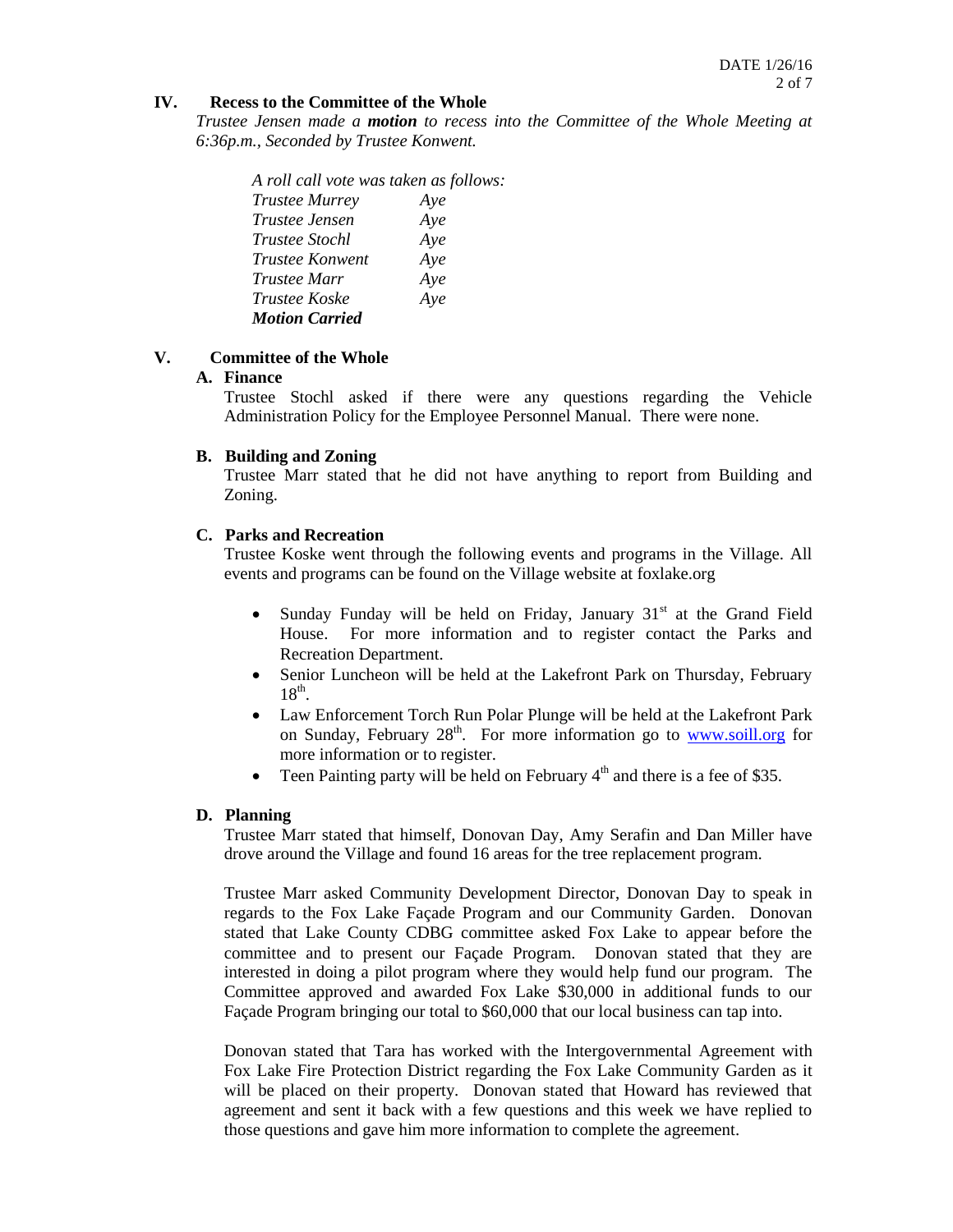#### **E. Public Safety**

Trustee Jensen stated he would be making a motion for the employment agreement for the new Interim Deputy Police Chief. He asked the Board if they had any questions. There were none.

#### **F. Sewer and Water**

Trustee Murrey updated the Board on the Wholesale Policy Committee and updates on the SEMON project. Trustee Murrey then stated that the Water and Sewer Department has won the 2016 APWA Lake Branch for Project of the Year.

Trustee Murrey asked if there were any questions regarding the engineering report. There were none.

### **G. Streets**

Trustee Konwent stated that she wanted to notify the Board that within the Warrant List there is pay request #3 from Chicagoland Paving for Stage III Road Improvement Project. She asked if there were any questions from the Board. There were none.

#### **VI. Motion to adjourn from Committee of the Whole and Reconvene Village Board Meeting**

*Trustee Murrey made a motion to adjourn from the Committee of the Whole and reconvene the Village Board Meeting at 6:44 p.m., Seconded by Trustee Marr.*

*A roll call vote was taken as follows: Trustee Murrey Aye Trustee Jensen Aye Trustee Stochl Aye Trustee Konwent Aye Trustee Marr Aye Trustee Koske Aye Motion Carried*

*Mayor Schmit stated that we are change the meeting format for a moment to vote on the Contract for Jimmy Lee and the Swearing in Ceremony for the New Police Chief and Deputy Chief.*

**Public Safety**

*Trustee Jensen made a motion to approve Resolution 2016-R-03, an Employment Agreement with Jimmy Lee as the Interim Deputy Police Chief, Seconded by Trustee Konwent.*

| A roll call vote was taken as follows: |     |
|----------------------------------------|-----|
| <b>Trustee Murrey</b>                  | Aye |
| Trustee Jensen                         | Aye |
| <i>Trustee Stochl</i>                  | Aye |
| <i>Trustee Konwent</i>                 | Aye |
| <i>Trustee Marr</i>                    | Aye |
| Trustee Koske                          | Aye |
| <b>Motion Carried</b>                  |     |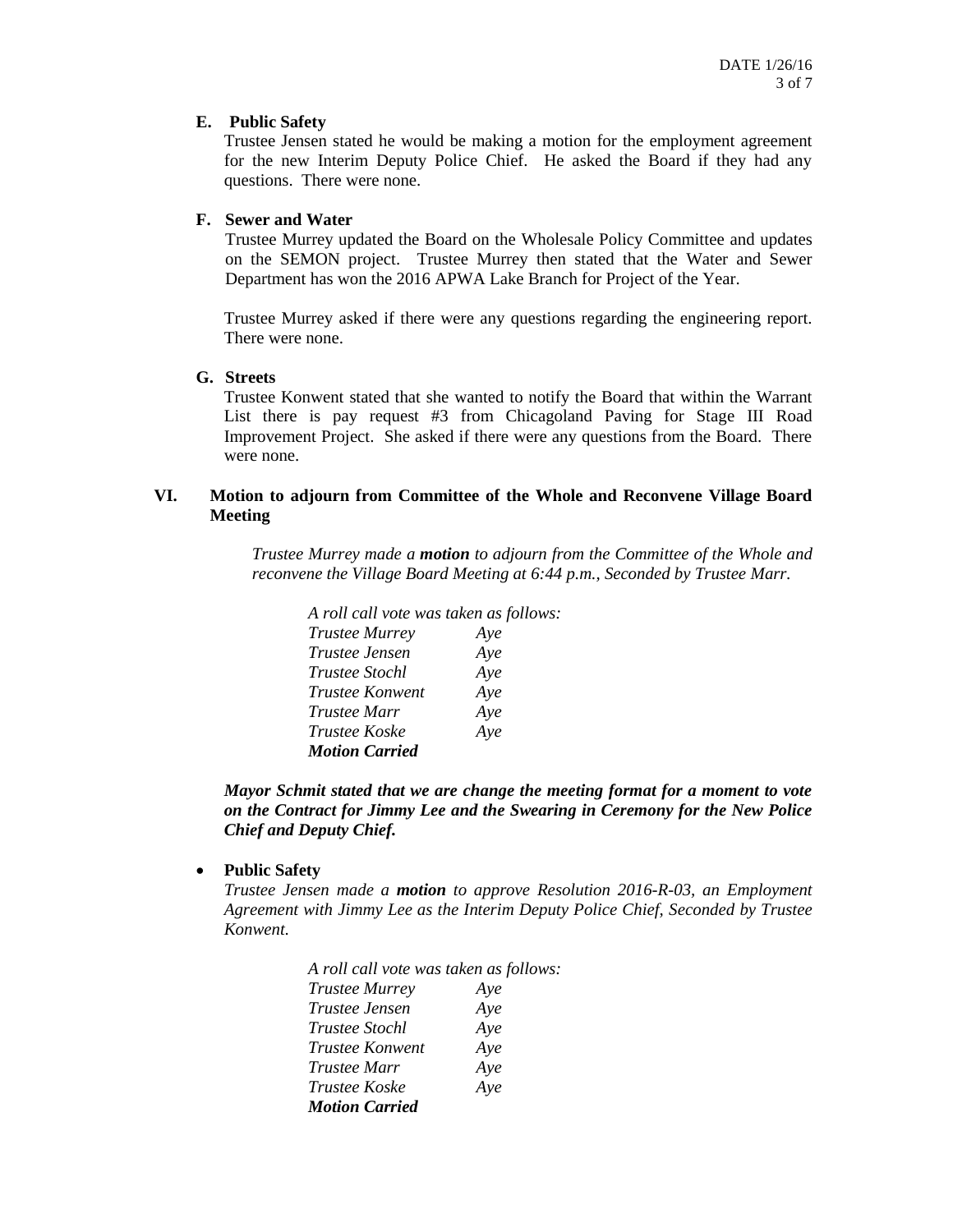#### **VII. Swearing in Ceremony**

Clerk Warden then swore in Russell B. Laine as Interim Police Chief of Fox Lake and Jimmy A Lee as Interim Deputy Police Chief. After the swearing in Chief Laine and Deputy Chief Lee spoke to the Board and audience regarding their position and they were there to develop stability and to build leadership within the Department.

#### **VIII. Presentation of Annual Financial Audit by Sikich, LLP**

A representative from Sikich, LLP presented the Board with the Annual Financial Audit for 2015. This Audit is available for viewing at the Village Hall.

#### **IX. Administrator Update**

Anne Marrin stated she would like to present the expenditures, warrants, and transfers for January 26, 2016. She asked if there were any questions. There were none. Anne stated if there were no questions there would be a motion to approve this evening under Finance.

Anne stated that the Fixing America's Surface Transportation (FAST) Act is five-year legislation was signed into law and is the first Federal law in over ten years to provide long-term funding certainty to improve the Nation's surface transportation infrastructure, including our roads, bridges, transit systems, and rail transportation network. The bill reforms and strengthens transportation programs, refocuses on national priorities, provides long-term certainty and more flexibility for states and local governments, streamlines project approval processes, and maintains a strong commitment to safety. Anne went on to state that projects coming to this area are the Sayton Road project in 2017, the Route 12/ Rand Road – Rote 59 new bridge construction in 2017 as well as the Rollins Road And Route 59 project in 2019. Anne stated that they have been able to get the grant funding to a 80/20 split and that originally it was a 70/30 split.

#### **VII. Motions for Approval**

#### **Finance**

*Trustee Stochl made a motion to approve the total Expenditures of \$413,561.68, 1/15/16 Payroll of \$255,969.09 and Police Pension payments of \$54,466.30; Dated January 26, 2016 in the total amount of \$723,997.07, Seconded by Trustee Marr.*

| A roll call vote was taken as follows: |     |
|----------------------------------------|-----|
| <b>Trustee Murrey</b>                  | Aye |
| <i>Trustee Jensen</i>                  | Aye |
| <i>Trustee Stochl</i>                  | Aye |
| <i>Trustee Konwent</i>                 | Aye |
| <i>Trustee Marr</i>                    | Aye |
| <i>Trustee Koske</i>                   | Aye |
| <b>Motion Carried</b>                  |     |

*Trustee Stochl made a motion to approve the Vehicle Administration Policy of the Employee Personnel Manual, Seconded by Trustee Koske.*

> *A roll call vote was taken as follows: Trustee Murrey Aye Trustee Jensen Aye Trustee Stochl Aye Trustee Konwent Aye Trustee Marr Aye*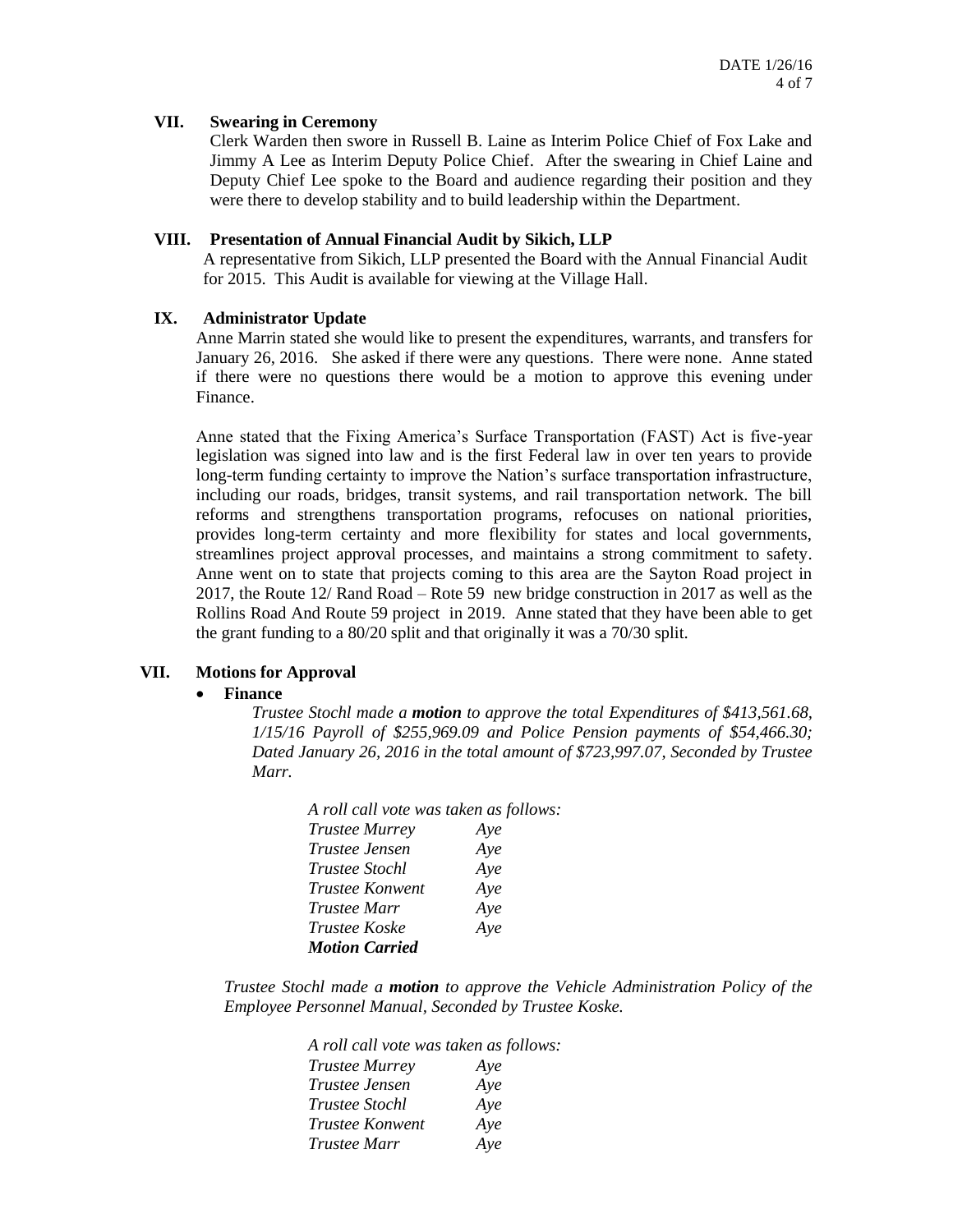*Trustee Koske Aye Motion Carried*

#### **X. Items to be Removed from the Consent Agenda**

#### **XI. Consent Agenda**

*Trustee Jensen made a motion to move that items A through E to be established as the Consent Agenda for this meeting by unanimous vote, seconded by Trustee Konwent.*

| A roll call vote was taken as follows: |     |  |
|----------------------------------------|-----|--|
| <b>Trustee Murrey</b>                  | Aye |  |
| <i>Trustee Jensen</i>                  | Aye |  |
| <i>Trustee Stochl</i>                  | Aye |  |
| Trustee Konwent                        | Aye |  |
| <i>Trustee Marr</i>                    | Aye |  |
| <i>Trustee Koske</i>                   | Aye |  |
| <b>Motion Carried</b>                  |     |  |

*Trustee Konwent made a motion that the consent agenda as established by the prior motion be passed, seconded by Trustee Jensen.*

| A roll call vote was taken as follows: |     |
|----------------------------------------|-----|
| <b>Trustee Murrey</b>                  | Aye |
| Trustee Jensen                         | Aye |
| Trustee Stochl                         | Aye |
| Trustee Konwent                        | Aye |
| Trustee Marr                           | Aye |
| Trustee Koske                          | Aye |
| <b>Motion Carried</b>                  |     |

#### **XII. Items removed for the Consent Agenda**

#### **XIII. Attorney Comments**

There were no Attorney comments this evening.

#### **XIV. President's Comments**

Mayor Schmit stated that he did not have much to report this evening however a hearing for the Spa in the plaza will be taking place on Friday, January  $29<sup>th</sup>$ .

#### **XV. Audience Comments**

There were no audience comments

#### **XVI. Adjournment**

*Trustee Stochl made a motion to adjourn the Village Board Meeting at 7:11 p.m., seconded by Trustee Konwent.*

*A roll call vote was taken as follows: Trustee Murrey Aye Trustee Jensen Aye Trustee Stochl Aye Trustee Konwent Aye Trustee Marr Aye Trustee Koske Aye Motion Carried*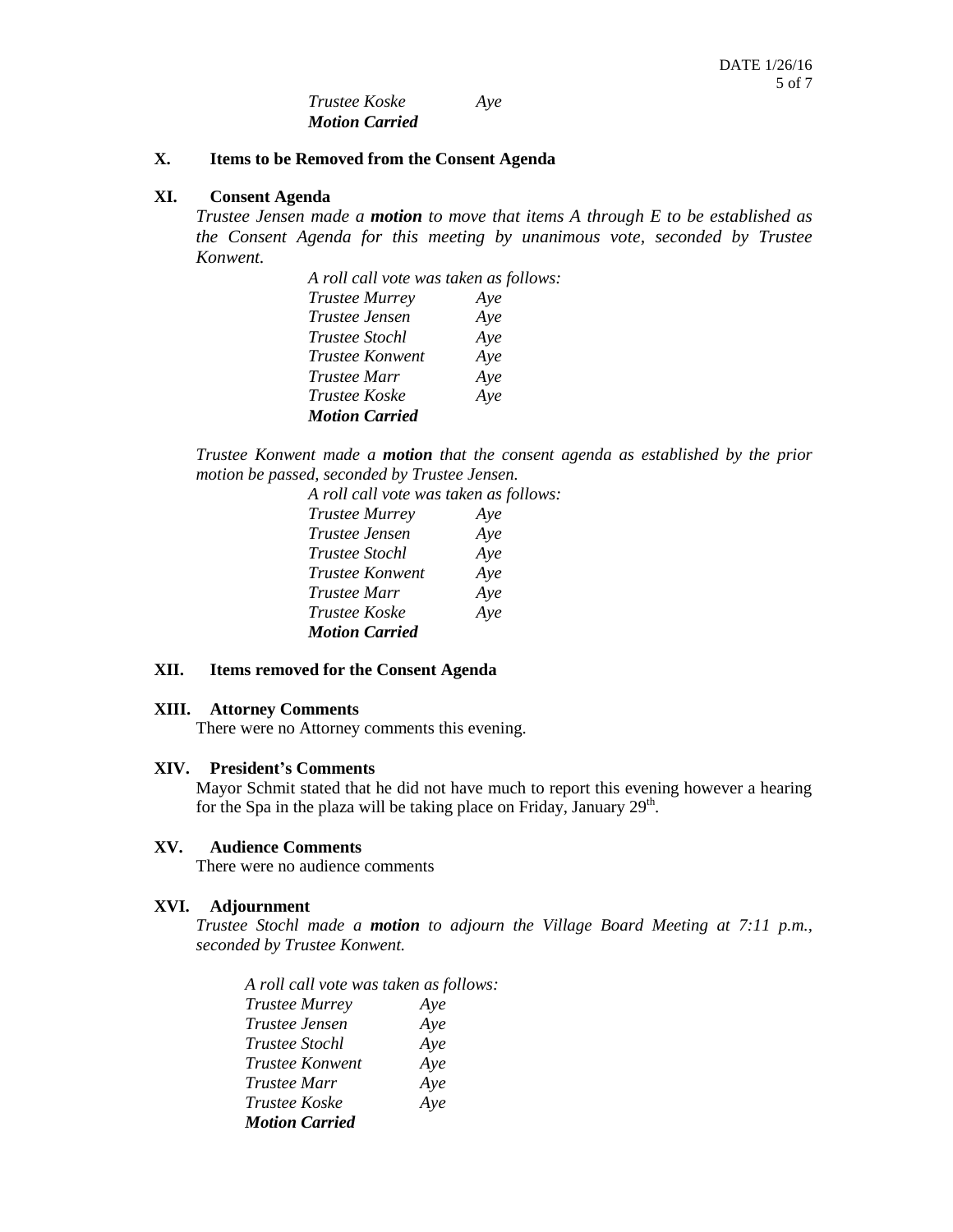Meeting was adjourned at 7:11 p.m.

 \_\_\_\_\_\_\_\_\_\_\_\_\_\_\_\_\_\_\_\_\_\_\_\_\_\_\_\_\_\_\_\_ Niki Warden, Village Clerk